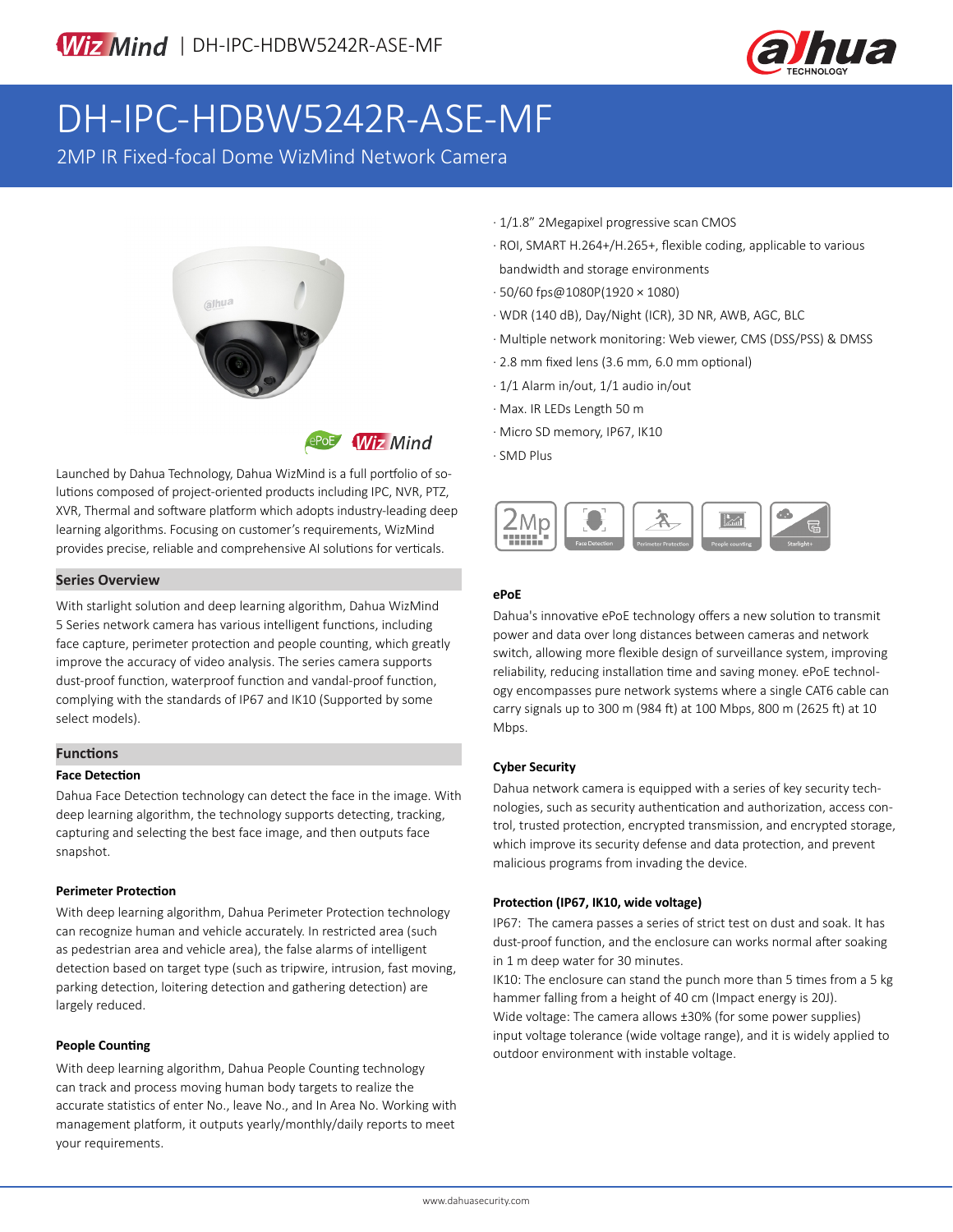## Wiz Mind | DH-IPC-HDBW5242R-ASE-MF

### **Technical Specification**

#### Camera

| Image Sensor                 |                   | 1/1.8" CMOS                                                                                                              |                      |                   |                              |
|------------------------------|-------------------|--------------------------------------------------------------------------------------------------------------------------|----------------------|-------------------|------------------------------|
| Max. Resolution              |                   | 1920 (H) × 1080 (V)                                                                                                      |                      |                   |                              |
| <b>RAM</b>                   |                   | 1GB                                                                                                                      |                      |                   |                              |
| <b>ROM</b>                   |                   | 128 MB                                                                                                                   |                      |                   |                              |
| Scanning System              |                   | Progressive                                                                                                              |                      |                   |                              |
| Electronic Shutter Speed     |                   | Auto/Manual, 1/3 s-1/ 100,000 s                                                                                          |                      |                   |                              |
| S/N Ratio                    |                   | > 56 dB                                                                                                                  |                      |                   |                              |
| Minimum Illumination         |                   | 0.002 Lux@F1.6 (Color, 30IRE)<br>0.0002 Lux@F1.6 (B/W, 30IRE)<br>0 Lux (Illuminator on)                                  |                      |                   |                              |
| <b>Illumination Distance</b> |                   | 50 m (164 ft)                                                                                                            |                      |                   |                              |
| Illuminator On/Off Control   |                   | Auto/Manual                                                                                                              |                      |                   |                              |
| <b>Illuminator Number</b>    |                   | $1$ (IR LED)                                                                                                             |                      |                   |                              |
| Lens                         |                   |                                                                                                                          |                      |                   |                              |
| Lens Type                    |                   | Fixed-focal                                                                                                              |                      |                   |                              |
| Mount Type                   |                   | Board-in                                                                                                                 |                      |                   |                              |
| Focal Length                 |                   | 2.8 mm, 3.6 mm, 6.0 mm                                                                                                   |                      |                   |                              |
| Max. Aperture                |                   | F1.6                                                                                                                     |                      |                   |                              |
| Angle of View                |                   | 2.8 mm: Horizontal 113° × Vertical 60°<br>3.6 mm: Horizontal 89° x Vertical 48°<br>6.0 mm: Horizontal 56° x Vertical 31° |                      |                   |                              |
| Aperture Type                |                   | Fixed                                                                                                                    |                      |                   |                              |
| Close Focus Distance         |                   | 1.3 m (4.27 ft)/1.9 m (6.23 ft)/3.8 m (12.47 ft)                                                                         |                      |                   |                              |
|                              | Lens              | Detect                                                                                                                   | Observe              | Recognize         | Identify                     |
| <b>DORI Distance</b>         | 2.8 <sub>mm</sub> | 41.4m<br>(135.8ft)                                                                                                       | 16.6m<br>(54.5ft)    | 8.3m<br>(27.2 ft) | 4.1 <sub>m</sub><br>(13.5ft) |
|                              | 3.6 <sub>mm</sub> | 51.2m<br>(168.0 ft)                                                                                                      | 20.5m<br>(67.3 ft)   | 10.2m<br>(33.5ft) | 5.1 <sub>m</sub><br>(16.7ft) |
|                              | 6.0 <sub>mm</sub> | 80.8m<br>(265.1ft)                                                                                                       | O:32.3m<br>(106.0ft) | 16.2m<br>(53.1ft) | 8.1 <sub>m</sub><br>(26.6ft) |
| Dan/Tilt/Rotation            |                   |                                                                                                                          |                      |                   |                              |

#### Pan/Tilt/Rotation

Pan/Tilt/Rotation Range Pan: 0°-355°; Tilt: 0°-75°; Rotation: 0°-355°

### Artificial Intelligence

| <b>Face Detection</b> | Face detection; track; snapshot; snapshot<br>optimization; optimal face snapshot upload; face<br>enhancement; face exposure; face attribute<br>extraction including 6 attributes (gender, age,<br>glasses, expressions, mask and beard) and 8<br>expressions (anger, calm, happiness, sadness,<br>disgust, surprise, confusion and fear); mask;<br>beard; face snapshot set as face or one-inch<br>photo; 3 snapshot strategies (real-time snapshot,<br>optimization snapshot and quality priority); face<br>angle filter; optimization time setting |
|-----------------------|------------------------------------------------------------------------------------------------------------------------------------------------------------------------------------------------------------------------------------------------------------------------------------------------------------------------------------------------------------------------------------------------------------------------------------------------------------------------------------------------------------------------------------------------------|
| Perimeter Protection  | Tripwire; intrusion; fast moving (the three functions<br>support the classification and accurate detection<br>of vehicle and human); loitering detection; people<br>gathering; parking detection                                                                                                                                                                                                                                                                                                                                                     |

| People Counting             | Support the counting of enter number, leave<br>number, and pass number, and displaying and<br>outputting yearly/monthly/daily reports.<br>Support the counting of number in area, and 4 rules<br>configuration. Count number of people or stay time<br>and link alarm.<br>Support queue management, and 4 rules<br>configuration. Count number of people or stay time<br>and link alarm |
|-----------------------------|-----------------------------------------------------------------------------------------------------------------------------------------------------------------------------------------------------------------------------------------------------------------------------------------------------------------------------------------------------------------------------------------|
| General Intelligence        |                                                                                                                                                                                                                                                                                                                                                                                         |
| Event Trigger               | Motion detection, Video tampering, Scene<br>changing, Network disconnection, IP address<br>conflict, Illegal Access, Storage anomaly                                                                                                                                                                                                                                                    |
| IVS                         | Abandoned object; missing object                                                                                                                                                                                                                                                                                                                                                        |
| Heat Map                    | Yes                                                                                                                                                                                                                                                                                                                                                                                     |
| Video                       |                                                                                                                                                                                                                                                                                                                                                                                         |
| Compression                 | H.265, H.264, H.264B, H.264H, MJPEG (only<br>supported by sub stream)                                                                                                                                                                                                                                                                                                                   |
| Smart Codec                 | Smart H.265+/ Smart H.264+                                                                                                                                                                                                                                                                                                                                                              |
| <b>Streaming Capability</b> | 3 Streams                                                                                                                                                                                                                                                                                                                                                                               |
| Resolution                  | 1080P (1920 × 1080)/1.3M (1280 × 960)/720P<br>(1280 × 720)/D1 (704 × 576/704 × 480)/VGA (640 ×<br>480)/CIF (352 × 288/352 × 240)                                                                                                                                                                                                                                                        |
| Frame Rate                  | Main Stream: 1920 × 1080 (1 fps-50/60 fps)<br>Sub Stream: D1 (1 fps-25/30 fps)<br>D1 (1 fps-50/60 fps)<br>Third Stream: 1080P (1 fps-25/30 fps)<br>*The values above are the max. frame rates of each<br>stream; for multiple streams, the values will be<br>subjected to the total encoding capacity.                                                                                  |
| <b>Bit Rate Control</b>     | CBR/VBR                                                                                                                                                                                                                                                                                                                                                                                 |
| <b>Bit Rate</b>             | H.264: 32 Kbps-8192 Kbps<br>H.265: 19 Kbps-8192 Kbps                                                                                                                                                                                                                                                                                                                                    |
| Day/Night                   | Auto(ICR)/Color/B/W                                                                                                                                                                                                                                                                                                                                                                     |
| <b>BLC Mode</b>             | BLC/HLC/WDR (140 dB)                                                                                                                                                                                                                                                                                                                                                                    |
| White Balance               | Auto/Natural/Street Lamp/Outdoor/Manual                                                                                                                                                                                                                                                                                                                                                 |
| Gain Control                | Auto/Manual                                                                                                                                                                                                                                                                                                                                                                             |
| Noise Reduction             | 3D <sub>NR</sub>                                                                                                                                                                                                                                                                                                                                                                        |
| <b>Motion Detection</b>     | Off/On (4 areas, rectangular)                                                                                                                                                                                                                                                                                                                                                           |
| Region of Interest          | Off/On (4 areas)                                                                                                                                                                                                                                                                                                                                                                        |
| Smart Illumination          | Yes                                                                                                                                                                                                                                                                                                                                                                                     |
| Defog                       | Yes                                                                                                                                                                                                                                                                                                                                                                                     |
| Flip                        | 0°/90°/180°/270°                                                                                                                                                                                                                                                                                                                                                                        |
| Mirror                      | Off/On                                                                                                                                                                                                                                                                                                                                                                                  |
| Privacy Masking             | Off/On (4 areas, rectangular)                                                                                                                                                                                                                                                                                                                                                           |
| Audio                       |                                                                                                                                                                                                                                                                                                                                                                                         |
| Audio Compression           | PCM; G.711a; G.711Mu; G.726; G.723                                                                                                                                                                                                                                                                                                                                                      |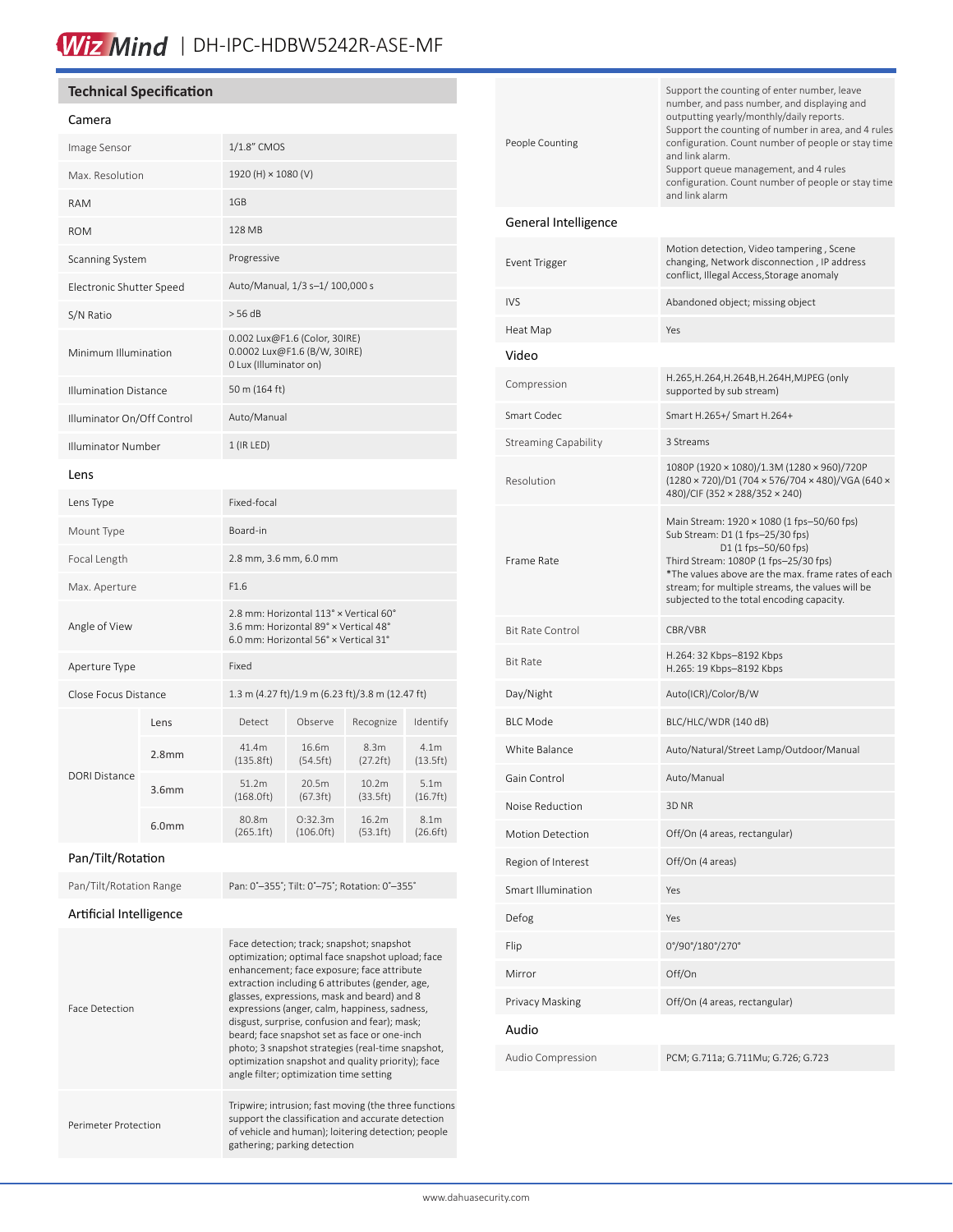## Wiz Mind | DH-IPC-HDBW5242R-ASE-MF

| Alarm               |                                                                                                                                                                                                                                                                                                                                                                                                                                                            |
|---------------------|------------------------------------------------------------------------------------------------------------------------------------------------------------------------------------------------------------------------------------------------------------------------------------------------------------------------------------------------------------------------------------------------------------------------------------------------------------|
| Alarm Fvent         | No SD card;SD card full;SD card error;network<br>disconnection; IP conflict; illegal access; motion<br>detection; video tampering; Defocus<br>Detection;scene changing;intrusion;tripwire;aban<br>doned object; missing object; fast moving; parking<br>detection; loitering detection; people<br>gathering;audio detection;people counting;face<br>detection; People counting in area; Stay<br>alarm; People No. exception detection; Queue<br>Management |
| <b>Network</b>      |                                                                                                                                                                                                                                                                                                                                                                                                                                                            |
| Network             | RJ-45 (10/100 Base-T)                                                                                                                                                                                                                                                                                                                                                                                                                                      |
| SDK and API         | Yes                                                                                                                                                                                                                                                                                                                                                                                                                                                        |
| Cyber Security      | Video encryption; firmware encryption;<br>configuration encryption; Digest; WSSE;<br>account lockout; security logs; IP/MAC filtering;<br>generation and importing of X.509 certification;<br>syslog; HTTPS; 802.1x; trusted boot; trusted<br>execution; trusted upgrade                                                                                                                                                                                   |
| Protocol            | IPv4; IPv6; HTTP; TCP; UDP; ARP; RTP; RTSP; RTCP;<br>RTMP; SMTP; FTP; SFTP; DHCP; DNS; DDNS; QoS;<br>UPnP; NTP; Multicast; ICMP; IGMP;NFS; PPPoE;<br>SNMP                                                                                                                                                                                                                                                                                                  |
| Interoperability    | ONVIF (Profile S/Profile G/Profile T), CGI, Milestone,<br>Genetec, P2P                                                                                                                                                                                                                                                                                                                                                                                     |
| User/Host           | 20 Users                                                                                                                                                                                                                                                                                                                                                                                                                                                   |
| Storage             | NAS; FTP; SFTP<br>Micro SD card (support max. 256 G)                                                                                                                                                                                                                                                                                                                                                                                                       |
| Browser             | IE (versions newer than IE8), Chrome,<br>Firefox, Safari (versions newer than Safari 12)                                                                                                                                                                                                                                                                                                                                                                   |
| Management Software | Smart PSS; DSS; DMSS                                                                                                                                                                                                                                                                                                                                                                                                                                       |
| Mobile Phone        | iOS; Android                                                                                                                                                                                                                                                                                                                                                                                                                                               |
| Certifications      |                                                                                                                                                                                                                                                                                                                                                                                                                                                            |
| Certifications      | CE-LVD: EN62368-1<br>CE-EMC: Electromagnetic Compatibility Directive<br>2014/30/EU<br>FCC: 47 CFR FCC Part 15, Subpart B<br>UL/CUL: UL60950-1 CAN/CSA C22.2 No.60950-1-07                                                                                                                                                                                                                                                                                  |
| Interface           |                                                                                                                                                                                                                                                                                                                                                                                                                                                            |
| Audio Interface     | 1/1 channel In/Out                                                                                                                                                                                                                                                                                                                                                                                                                                         |
| Alarm               | 1 channel In: 5mA 5V DC<br>1 channel Out: 300mA 12V DC                                                                                                                                                                                                                                                                                                                                                                                                     |
| Electrical          |                                                                                                                                                                                                                                                                                                                                                                                                                                                            |
| Power Supply        | DC 12V (±30%)/PoE (802.3af)/ePoE                                                                                                                                                                                                                                                                                                                                                                                                                           |
| Power Consumption   | Basic power consumption: 2.8W (12V DC); 3.3W<br>(PoE)<br>Max. power consumption (max. stream + intelligent<br>function + IR LED): 5.6W (12V DC); 6.1W (PoE)                                                                                                                                                                                                                                                                                                |

#### Environmental

| <b>Operating Conditions</b> | $-40^{\circ}$ C to +60° C (-40° F to +140° F)/Less than 95%<br><b>RH</b> |
|-----------------------------|--------------------------------------------------------------------------|
| Storage conditions          | $-40^{\circ}$ C to +60° C(-40° F to +140° F)                             |
| Protection Grade            | IP67, IK10                                                               |

#### Construction

| Casing       | Metal                                     |
|--------------|-------------------------------------------|
| Dimensions   | $\Phi$ 122.0 mm × 88.9 mm (4.80" × 3.50") |
| Net Weight   | $0.47$ kg $(1.04$ lb)                     |
| Gross Weight | $0.63$ kg $(1.39$ lb)                     |

### **Ordering Information**

| Type                      | Part Number                             | Description                                                  |
|---------------------------|-----------------------------------------|--------------------------------------------------------------|
| 2MP camera                | $DH-IPC-$<br>HDBW5242RP-<br>ASF-MF      | 2MP IR Fixed-focal Dome WizMind Network<br>Camera, WDR, PAL  |
|                           | DH-IPC-<br><b>HDBW5242RN-</b><br>ASF-MF | 2MP IR Fixed-focal Dome WizMind Network<br>Camera, WDR, NTSC |
|                           | IPC-HDBW5242RP-<br>ASF-MF               | 2MP IR Fixed-focal Dome WizMind Network<br>Camera, WDR, PAL  |
|                           | IPC-HDBW5242RN-<br>ASF-MF               | 2MP IR Fixed-focal Dome WizMind Network<br>Camera, WDR, NTSC |
| Accessories<br>(optional) | <b>PFA137</b>                           | Junction box                                                 |
|                           | PFB200C                                 | <b>Inceiling Mount</b>                                       |
|                           | PFA200W                                 | Rain Shade                                                   |
|                           | <b>PFA123</b>                           | Junction box                                                 |
|                           | <b>PFB203W</b>                          | Wall Mount                                                   |
|                           | <b>PFA152-F</b>                         | Pole Mount                                                   |
|                           | PFA106                                  | Mount Adapter                                                |
|                           | PFB220C                                 | <b>Ceiling Mount</b>                                         |